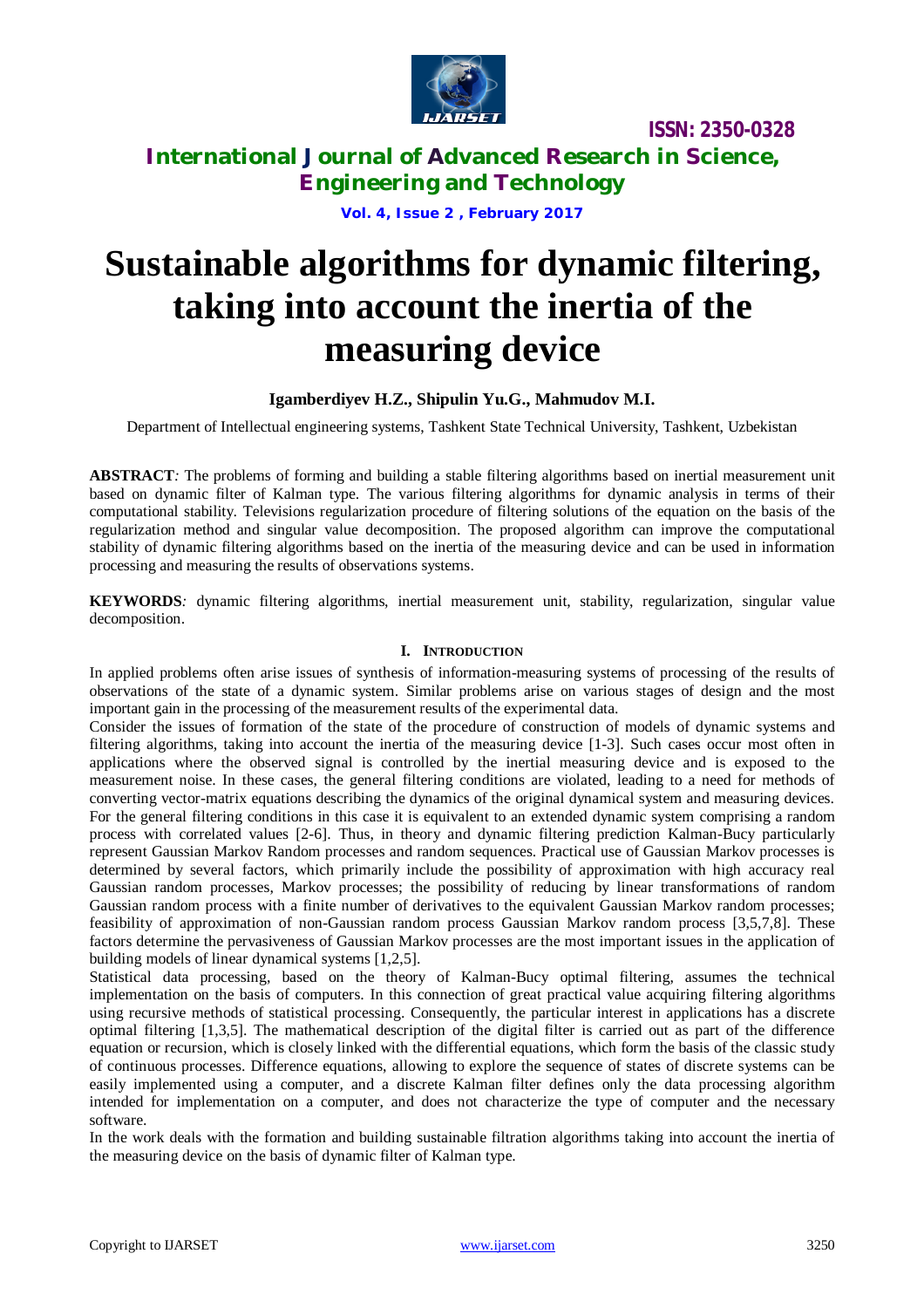

### **ISSN: 2350-0328**

### **International Journal of Advanced Research in Science, Engineering and Technology**

**Vol. 4, Issue 2 , February 2017**

### **II. TEXT DETECTION**

Consider the problem of dynamic assessment:

$$
x_{i+1} = Ax_i + Tw_i, \quad i = 0, 1, ..., k - 1,
$$

where  $x_i$ -*n*-vector of state,  $w_i$  - *r*-dimensional Gaussian purely random sequence with zero mean and covariance matrix *Q* .

The measurements described by the equation

$$
z_i = Hx_i + v_i, \ i = 0, 1, \dots, k \tag{1}
$$

where  $z_i$  - *p*-dimensional vector of measurements,  $v_i$  - *p*-dimensional Gaussian Markov sequence, which can be obtained using multistep shaping filter

$$
v_{i+1} = \Psi v_i + \xi_i.
$$

Here  $\xi_i$  - *p*-dimensional Gaussian purely random sequence with zero mean and covariance matrix  $Q^*$ . Based on the principle of expansion models [2] considered the estimation problem can be reduced to the form

$$
y_{i+1} = A^{\alpha} y_i + \Gamma^{\alpha} \eta_i, \tag{2}
$$

$$
z_i = H^{\alpha} y_i, \tag{3}
$$

where

$$
A^{\alpha} = \left[\frac{A}{0} + \frac{0}{\Psi}\right], \ \Gamma^{\alpha} = \left[\frac{\Gamma + 0}{0 + E}\right], \qquad \eta_{i} = \left[\frac{w_{i}}{\xi_{i}}\right], \ H^{\alpha} = [H + E].
$$

$$
y_{i} = \left[\frac{x_{i}}{v_{i}}\right].
$$

From the equations (2) and (3) it is seen that the measurements (1) are "precise" in relation to the vector  $y_i$ , i.e. they do not contain pure random noise.

Thus, the filtering feature of this problem is the assumption that correlation measurement noise  $v_i$ . In this case, the additional assumption of Gaussian  $x_0$ ,  $\{w_i\}$ ,  $\{v_i\}$  get [3,5]:

$$
\hat{x}_k = E\{x_k | z_0, z_1, \dots, z_k\}.
$$

Assessment  $\hat{x}_k$  has the following properties [2]: 1.unbiasedness:

$$
E\{\hat{x}_k\} = x_k \ ;
$$

2.minimum variance:

$$
trE\{(x_k-\hat{x}_k)(x_k-\hat{x}_k)^T\}=\min_{\widetilde{x}_k}trE\{(\widetilde{x}_k-x_k)(\widetilde{x}_k-x_k)^T\},\,
$$

where  $\tilde{x}_k$  - any unbiased, linear  $z_0, z_1,...,z_k$  to  $x_k$  score; *tr* - trace of the matrix. These properties are characterized  $\hat{x}_k$  as the best linear unbiased estimate.

Assume that  $(k + 1)$  -th observation is carried out without errors. Then

$$
z_{k+1} = H_{k+1} x_{k+1} \,. \tag{4}
$$

Equation (4) can be interpreted as follows:

$$
z_{k+1} = H_{k+1} x_{k+1} + v_{k+1} \,,
$$

where  $v_{k+1}$  - random disturbance with zero mean and covariance matrix zero.

Then, based on the known equations of the Kalman filter [3,5,7], we can write the following equation for the multistage filter system extended (2) and (3):

$$
\hat{y}_k = A^\alpha \hat{y}_{k-1} + K_k^\alpha \left( z_k - H^\alpha A^\alpha \hat{y}_{k-1} \right),\tag{5}
$$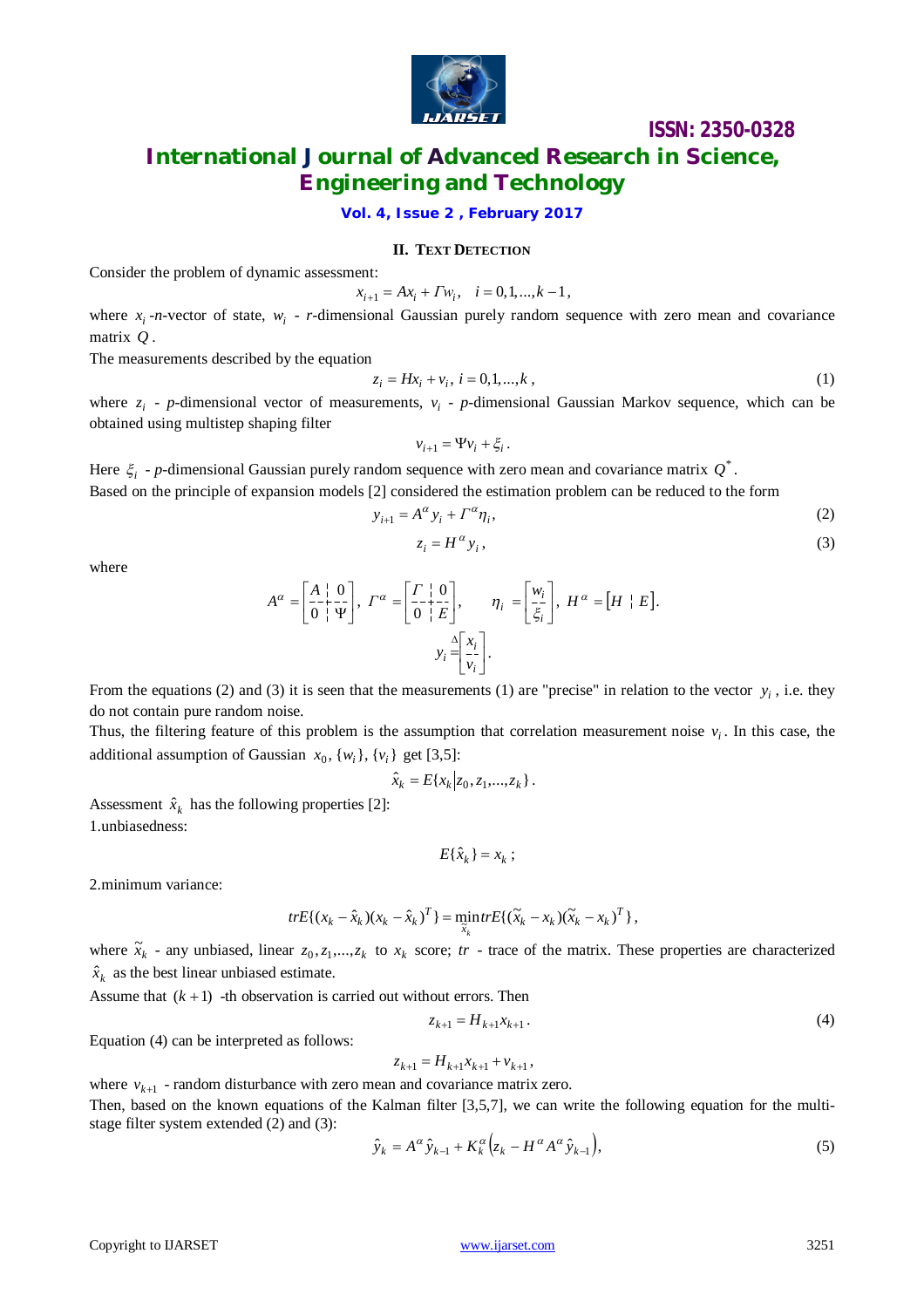

# **ISSN: 2350-0328 International Journal of Advanced Research in Science,**

# **Engineering and Technology**

**Vol. 4, Issue 2 , February 2017**

$$
K_{k}^{\alpha} = M_{k}^{\alpha} \left( H^{\alpha} \right)^{T} \left[ H^{\alpha} M_{k}^{\alpha} \left( H^{\alpha} \right)^{T} \right]^{-1},
$$
\n
$$
K_{k}^{\alpha} = M_{k}^{\alpha} \left( H^{\alpha} \right)^{T} \left[ H^{\alpha} M_{k}^{\alpha} \left( H^{\alpha} \right)^{T} \right],
$$
\n(6)

$$
M_{k+1}^{\alpha} = A^{\alpha} P_k^{\alpha} (A^{\alpha})^{\alpha} + \Gamma^{\alpha} Q^{\alpha} (\Gamma^{\alpha})^{\alpha}
$$

$$
P_k^{\alpha} = M_k^{\alpha} - M_k^{\alpha} \left( H^{\alpha} \right)^T \left[ H^{\alpha} M_k^{\alpha} \left( H^{\alpha} \right)^T \right]^{-1} H^{\alpha} M_k^{\alpha}, \tag{8}
$$

where

$$
Q^{\alpha} = \left[\begin{array}{c|c} Q & 0 \\ \hline 0 & Q^* \end{array}\right]
$$

Analyzing the relationships (6) and (8) it can be seen that the calculations for these expressions have low computational stability. This is caused by that because the matrix  $H^{\alpha}M^{\alpha}_k(H^{\alpha})^T$  may be ill-conditioned, and thereby calculating the matrix inverse to  $H^{\alpha}M_{k}^{\alpha}(H^{\alpha})^{T}$  can be very inaccurate. Essentially, this is due to the fact that the filter described by the expressions (5) - (8) is a case where measurements are performed accurately, i.e. with out errors. These difficulties can be avoided by using the following dynamic filter [1,3]:

$$
\hat{x}_k = \overline{x}_k + K_k \Big( \zeta_k - H^* \overline{x}_k \Big),\tag{9}
$$

$$
\overline{x}_{k+1} = A\hat{x}_k + D(\zeta_k - H^*\hat{x}_k),\tag{10}
$$

$$
K_k = P_k \left( H^* \right)^T R^{-1}, \tag{11}
$$

$$
P_k = M_k - M_k \left( H^* \right)^T \left( H^* M_k \left( H^* \right)^T + R \right)^{-1} H^* M_k , \qquad (12)
$$

$$
M_{k+1} = (A - DH^*)P_k(A - DH^*)^T + TQT^T - DRD^T,
$$
\n(13)

where *R* , *D* and *S* are defined by equations.

$$
R = H \tGamma \t Q_k \tGamma^T H^T + Q^*,
$$
  
\n
$$
D = \tGamma \t S \t R^{-1},
$$
  
\n
$$
S = Q \tGamma^T H^T,
$$
  
\n
$$
\zeta_k = z_{k+1} - \Psi \t z_k
$$
  
\n
$$
\zeta_k = H^* x_k + \varepsilon_k,
$$

or

where

$$
H^* \equiv H \ A - \Psi \ H \quad \text{and} \ \varepsilon_k \equiv H \ \Gamma \ w_k + \xi_k \ .
$$

However, in this problem, there are two features: the selected measurement  $\zeta_k$  with respect to the actual measurement of  $z_k$  is delayed by one step; noise in the measurement system and correlated. The dimension of the filter *n*, while dimension filter (5) - (8) is equal to  $(n+p)$  to the extended state vector. Measurements  $z_k$  can be viewed as p accurate measurements, containing  $(n + p)$  and  $v_k$  of the  $x_k$  variables.

In case, if the equations (11) and (12) a nonsingular matrix  $R = H \Gamma Q \Gamma^T H^T + Q^*$ , the calculation process of the component  $K_k$  and D is not poorly conditioned. In the case of a degenerate R is advisable to use a filter of the form [3]: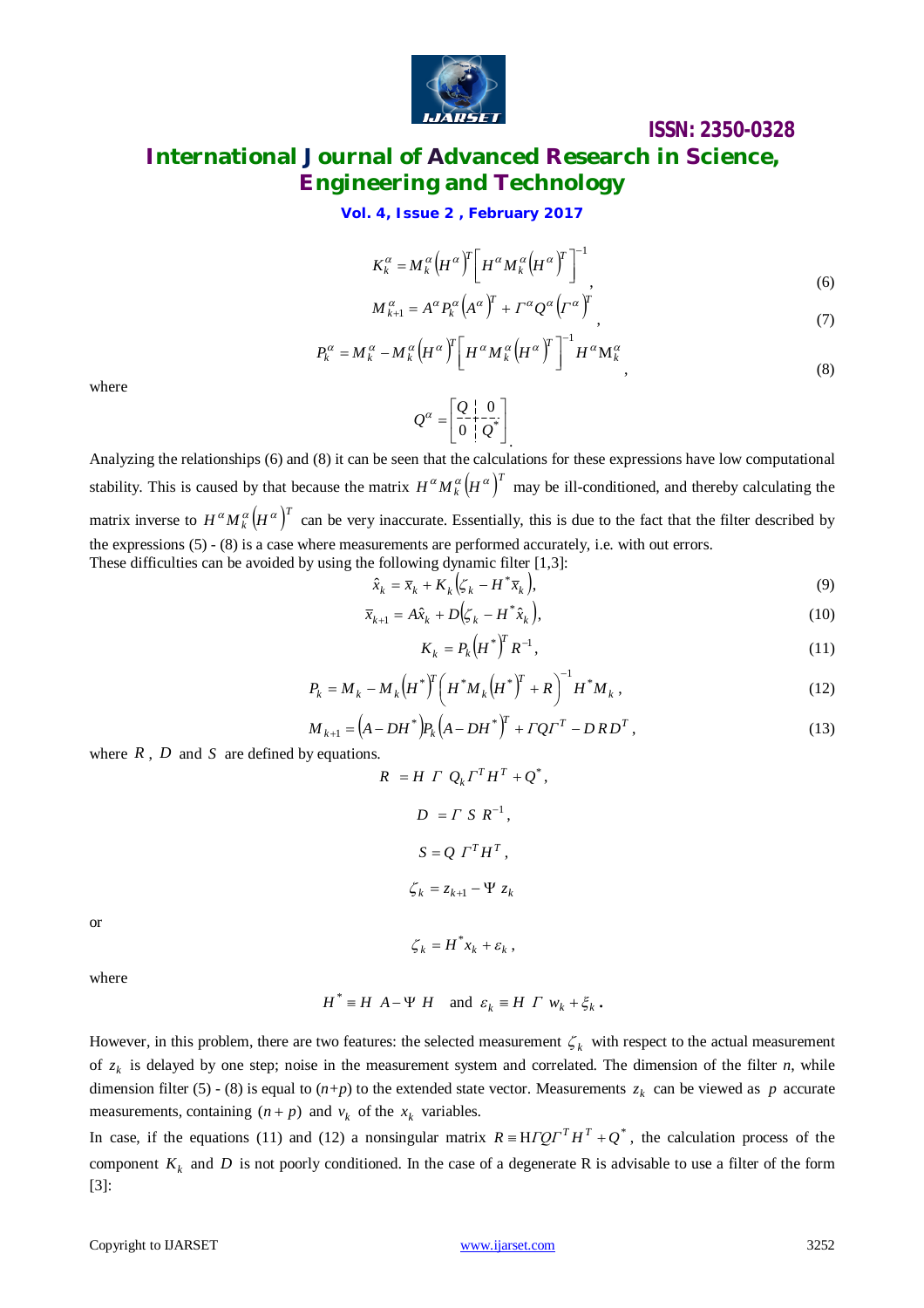

**ISSN: 2350-0328**

# **International Journal of Advanced Research in Science, Engineering and Technology**

**Vol. 4, Issue 2 , February 2017**

$$
\hat{x}_k = \overline{x}_k + K_k (\zeta_k - H^* \overline{x}_k),
$$

$$
\overline{x}_{k+1} = A\hat{x}_k + \Gamma S[H^* M_k (H^*)^T + R]^{-1} (\zeta_k - H^* \overline{x}_k), \qquad (14)
$$

$$
K_k = M_k (H^*)^T [H^* M_k (H^*)^T + R]^{-1},
$$
\n(15)

$$
P_k = (E - K_k H^*) M_k (E - K_k H^*) + K_k R K_k^T,
$$
\n(16)

$$
M_{k+1} = AP_k A^T + TQ\Gamma^T - TS[H^*M_k(H^*)^T + R]^{-1}S^T\Gamma^T - AK_kS^T\Gamma^T - TSK_k^T A^T.
$$
 (17)

### **III.SOLUTION OF THE TASK**

To ensure the stability of the filtration procedure is desirable instead of equations (6) and (8) and (14), (15) and (17) use the following relations, respectively:

$$
K_{k}^{\alpha} = M_{k}^{\alpha} (H^{\alpha})^{T} \cdot g_{\alpha}^{\alpha} (C_{k}),
$$
  
\n
$$
P_{k}^{\alpha} = M_{k}^{\alpha} - M_{k}^{\alpha} (H^{\alpha})^{T} \cdot g_{\alpha}^{\alpha} (C_{k}) \cdot H^{\alpha} M_{k}^{\alpha},
$$
  
\n
$$
g_{\alpha}^{\alpha} (C_{k}) = (C_{k} + \alpha I)^{-1}, C_{k} = [H^{\alpha} M_{k}^{\alpha} (H^{\alpha})^{T}];
$$
  
\n
$$
\overline{x}_{k+1} = A \hat{x}_{k} + I S \cdot g_{\alpha} (C_{k}^{\prime}) (\zeta_{k} - H^{*} \overline{x}_{k}),
$$
  
\n
$$
K_{k} = M_{k} (H^{*})^{T} \cdot g_{\alpha} (C_{k}^{\prime}),
$$
  
\n
$$
M_{k+1} = A P_{k} A^{T} + I Q I^{T} - I S \cdot g_{\alpha} (C_{k}^{\prime}) S^{T} I^{T} - A K_{k} S^{T} I^{T} - I S K_{k}^{T} A^{T},
$$
  
\n
$$
g_{\alpha} (C_{k}) = (C_{k}^{\prime} + \alpha I)^{-1}, C_{k}^{\prime} = [H^{*} M_{k} (H^{*})^{T} + R].
$$

where  $g_{\alpha}^{a}(C_{k})$  and  $g_{\alpha}(C_{k}')$  - generating functions of the system for the regularization method [9,10],  $\alpha$  regularization parameter,  $I$  - identity matrix. There regularization parameter  $\alpha$  wise to choose based on the method of model examples and simulations [11].

If the  $(H^{\alpha}M_k^{\alpha}(H^{\alpha})^T)^{-1}$  matrix does not exist, this means that in (4) includes some equations (equations  $p-r$ , namely,  $r$  - the rank of the  $H_{k+1}$  matrix) is linearly dependent on the remaining  $r$ . Therefore, these can be eliminated from equation (4). After exclusion instead get  $-z_{k+1}$   $z_{k+1}^*$  - *r* -dimensional vector, and now we can assume there is a similar inverse matrix in the new problem.

To realize a sustainable filtering algorithms (5) - (8) and (14) - (17) is also appropriate to use the concept of singular value decomposition [12-14]. Singular decomposition allows you to find different orthogonal bases vector spaces degradable matrix. It uses the different properties of singular value decomposition, for example, the ability to show the rank of the matrix, the matrix of the approximate rank, compute the inverse and pseudoinverse matrices.

Consider steady filtering process on the basis of equations (5) - (8) to use orthogonal  $s_k$  matrix [12,14]. Here are  $C_k$ to diagonal form

$$
s_k^T \mathbf{C}_k s_k = \Lambda_k,
$$
  

$$
\Lambda_k = \text{diag}(\lambda_1, \lambda_2, ..., \lambda_p, 0, ..., 0) = \left(\frac{\tilde{\Lambda} + 0}{0 + 0}\right).
$$

Based on the  $\Lambda_k$  matrix can write

$$
z_{k,1}^{(1)} = H_{k,1}^{(1)} x_k + v_k^{(1)},
$$
  

$$
z_{k,2}^{(1)} = H_{k,2}^{(1)} x_k,
$$

where  $z_{k,i}^{(1)}$ ,  $H_{k,i}^{(1)}$   $(i = 1, 2)$  determined based on equations [4,12]

$$
z_k^{(1)} = s_k^T z_k = \left(z_{k,1}^{T(1)}, z_{k,2}^{T(1)}\right)^T
$$

and